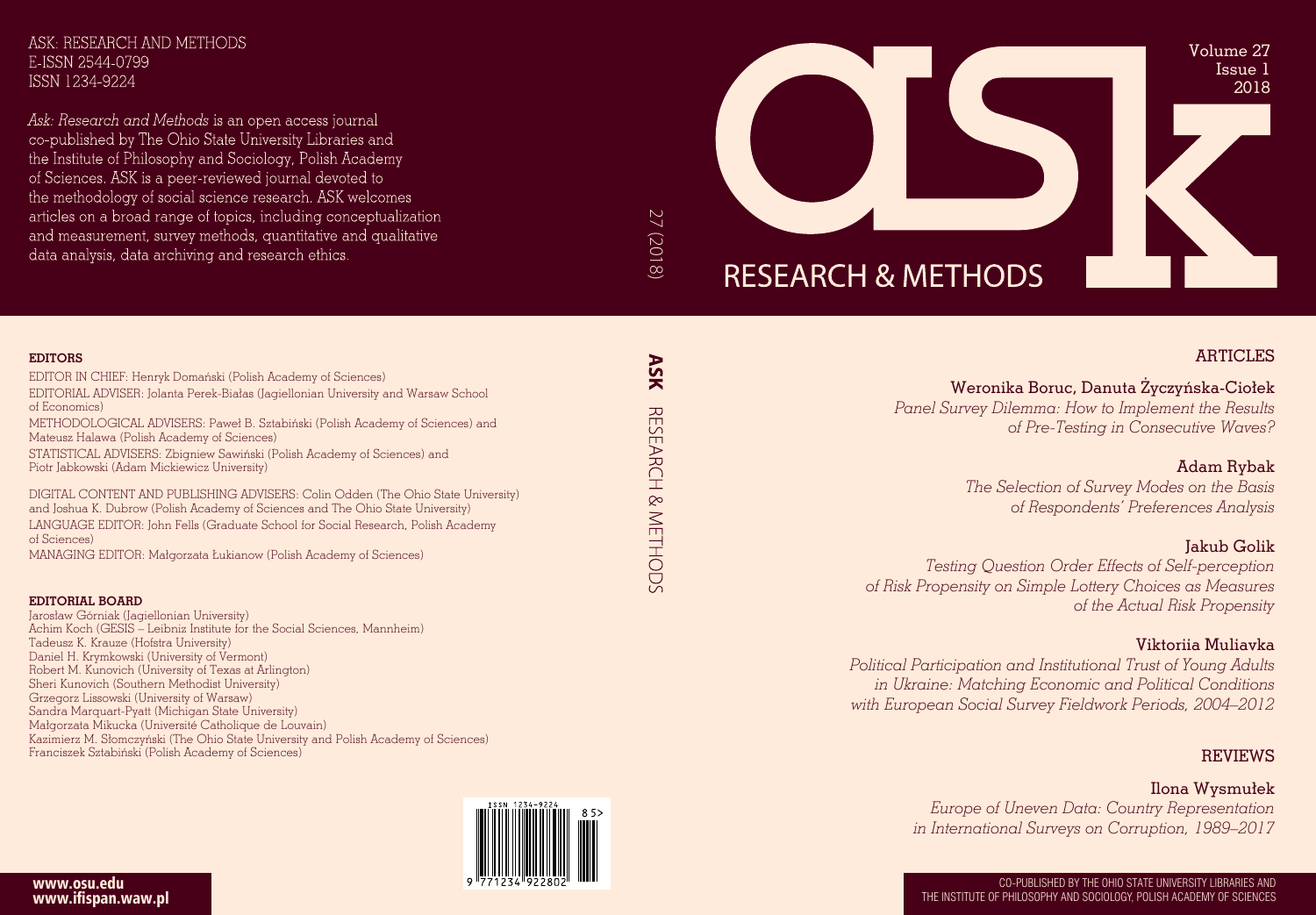#### **GUIDELINES FOR CONTRIBUTORS**

#### **SUBMISSION RULES**

All contributions must be submitted in English. For authors whose native language is not English, it is highly recommended to check the article for linguistic correctness with the help of a professional copy-editor.

Any manuscript submitted to ASK must be an original work that has not been published before. ASK considers unethical the practice of simultaneous submission of the manuscript to another publication, neither in English nor in another language. All major findings of the manuscript that have been made by the authors themselves, or by their collaborators, and that has been or will be published elsewhere must be clearly identified and specified in a letter announcing manuscript submission to ASK.

Both ghostwriting and guest authorship' are regarded by ASK as unethical and the publisher is obliged by Polish law to prevent such manuscripts from appearing in their journal. In this regard, we require two statements in the letter announcing manuscript submission. First, that all parties - institutions or individuals - other than the authors of the manuscript who had significant contribution to this manuscript must be mentioned in an acknowledgement footnote or elsewhere in the manuscript. Second, that all authors had substantial contribution to this article, and no author acts as a guest.

ASK adheres to a rigorous double-blind reviewing policy and uses anonymous peer reviewers for manuscript evaluation. Remove or rewrite any text that identifies you as the author; when citing your own work, write "Kolczynska (2007) argued that...," but do not write "I argued that (Kolczynska 2007) .... " Remove any identification of you and your affiliation from the computer file (in the file name, the file's and document's properties, history of usage etc.). All contributions are initially reviewed by the Editor and only those that meet editorial and scientific standards, and follow ASK's scope and aims, will be processed for external review.

The author must prepare a manuscript for blinded review, which consists of two separate documents. The first document is the text of the article. This document for blinded review must not include the title page, authors' names or affiliations, or any other identifying information. This document for reviewing must start with a title, an abstract with minimum 150 to maximum

<sup>1</sup>**A 'guest author' is a person whose name is listed among the authors but who had no significant contribution to the article.** 

250 words, followed by 3 to 6 key words. The body of this document should consist of the following parts, each starting from the title page: the text of the manuscript, footnotes, references, appendices, tables, charts and graphs. The latter three are optional.

The second document is the manuscript's cover page containing the title, author's name and institution must be enclosed as a separate file. A footnote to the title page containing the acknowledgments, the names and numbers of research grants and any other data that could be used to identify the author must also be placed only in this file. A brief, one-paragraph biographical note must be enclosed for each author describing their current institutional affiliation, research interests, and last publications. Biographical notes must be part of the file containing cover page information.

The authors are responsible for copyright permission when reproducing materials published elsewhere.

*Ask: Research and Methods* is an open access journal co-published by The Ohio State University Libraries and the Institute of Philosophy and Sociology, Polish Academy of Sciences under a Creative Commons Attribution-NonCommercial-NoDerivatives license, to allow for certain types of reuse without permission. Authors submitting their work to this journal must agree to apply a CC BY-NC-ND license upon publication.

After publication, the authors receive one copy of the journal.

#### **ADDRESS FOR MANUSCRIPT SUBMISSION**

All manuscripts must be submitted electronically to the Editorial Advisor of ASK ([AskResearchandMethods@gmail.com\).](mailto:AskResearchandMethods@gmail.com) An announcement letter addressed to the Editor in Chief that requests that the manuscript be considered for publication must be electronically signed by one of the authors and must accompany the electronic files, following the requirements specified above. The announcement letter may be in the body of an e-mail. No paper copy is required.

Ask: Research & Methods IFiS Publishers Nowy Swiat 72 00-330 Warsaw Poland e-mail: [AskResearchandMethods@gmail.com](mailto:AskResearchandMethods@gmail.com)  [www.AskResearchandMethods.org](https://www.askresearchandmethods.org)

All Digital issues of ASK (ISSN 2544-0799) is available in The Ohio State University Libraries Knowledge Bank.

(Continued on inside back cover)